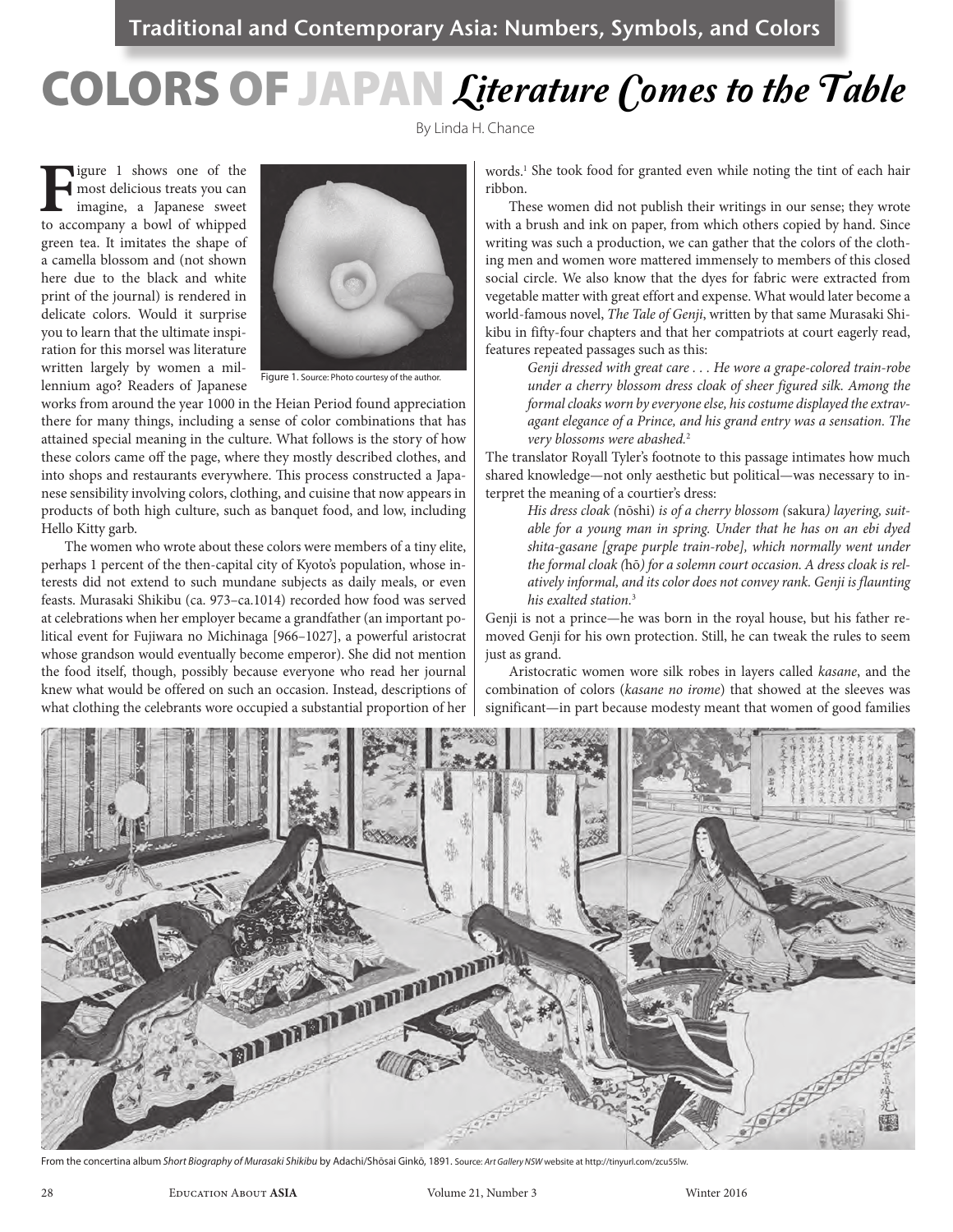stayed behind screens, blinds, or fans to avoid the eyes of men. They could, and did, discreetly trail their sleeves and hems to attract attention. Later records show some ramping up to as many as twenty layers, causing a crackdown to a maximum of five robes. A demonstration of the dressing method today will typically use twelve as a set, but this was not the practice in Murasaki's day.

Kasane also referred to garments that used one color on the surface and a different color for the lining, sometimes with another layer between to enhance the effect. We have no contemporary documentation of exactly what all the combinations looked like, but we do know that silks might be dyed or woven, stiff, glossy, or even sheer to better allow the color underneath to show through. Some of these paired colors had seasonal names. Representing spring, *yanagi*, "willow," consisted of a white upper layer with green beneath, while *yamabuki*, or "kerria rose," was the dull yellow of just-turned leaves (*kuchiba*) on top and bright gold yellow below. We read in the "Picture Contest," chapter 17 of *The Tale of Genji*, "The page girls were in dress gowns of willow and of kerria rose over green."4 Every splendid event featured dazzling costumes, plus gorgeous furnishings, which authors lovingly described for a readership that cared.

Colors indicated the wearer's wealth and taste, naturally, but also in some cases social rank. Displaying status and rank in the Imperial order for male officials originated in China, where there was great concern for achieving the five correct colors—blue/green, red, yellow, white, and black—corresponding to the Five Phases (*wuxing*)—wood, fire, earth, metal, and water. Colors created by mixing two pigments, such as purple, were originally considered in poor taste, but purple later became associated with *yin-yang* theory and joined the hierarchy. Japan's use of visible colors and court costume, called the cap-rank system, began in 603 at the behest of Empress Suiko and her regent Shōtoku Taishi as part of the transformation to a centralized state apparatus. Over time, Japan's system came to focus on saturated shades of red and green.<sup>5</sup> A

woman's access to rank colors was determined by her father's standing. As elsewhere around the world, the deepest purple, the most difficult color to produce, was only permitted to royalty. In *The Tale of Genji*, the main characters are all associated with various shades: the hero Genji is likened to the purple bush clover of autumn (*hagi*); his stepmother and lover Fujitsubo takes her name from the wisteria (*fuji*) quarters (*tsubo*) in which she lives at the palace; Murasaki, the girl Genji abducts and primes to be his wife, resembles the purple gromwell flower and her aunt, Fujitsubo. Even an imitation purple is special.

Crucially, clothing and furnishings indexed the owner's social standing, which was itself thought to reflect a person's moral worth: a good person was rewarded with a comfortable life that brought to mind a Buddhist

### The Heian Period **Historical Background**

n 794, the Imperial court moved from Nara to<br>a site occupied now by the city of Kyoto. The<br>new capital was called Heian "Peace," and in-<br>deed the Heian Period (794–1185) was characn 794, the Imperial court moved from Nara to a site occupied now by the city of Kyoto. The deed the Heian Period (794–1185) was characterized by relative peace and stability. Tax revenues flowed in from the agrarian provinces to support a small, urbanized aristocratic society, which prized civil virtues and aesthetic taste. Successive heads of one branch of the Fujiwara clan monopolized political power by forging close marital relations with the throne and ruling particularly from the mid-tenth century as regents for young and weak emperors. Accordingly, a steady supply of attractive, marriable daughters to place as Imperial consorts was one of the most important political resources of the day. Although Chinese learning remained the foundation of government management and most of men's literary activity, writing in vernacular Japanese flourished from the tenth century, first in poetry, with the compilation in 905 of the *Kokinshū*, the first Imperial anthology of *waka* poetry, and then in the production of fiction and autobiographical texts. Most of the surviving prose texts from this immensely creative period are by women. In foreign relations, the Japanese court turned away from direct contact with China to adapt and naturalize the Chinese modes of thinking and forms of government that had been absorbed wholesale in the Nara Period (710–794). The aristocratic society of the court turned inward and ignored the countryside. Middle-ranking aristocratic women serving in the lively courts assembled around the Fujiwara consorts also turned inward and examined themselves, producing a body of "self-writing" that is unique in the world.

WRITTEN BY SONJA ARNTZEN, THIS SIDEBAR originally appeared in her article "Histories of the Self: Women's Diaries from Japan's Heian Period (794–1185)," *Education About Asia* 20, no. 2 (2015): 27–30. *Japan's use of visible colors and court costume, called the cap-rank system, began in 603 at the behest of Empress Suiko and her regent Shōtoku Taishi as part of the transformation to a centralized state apparatus.*

paradise. The well-born augmented their positions by skillful politics and marriage alliances, but they did not think of dress and decoration, or even the latest fashions, which they adored, as mere frippery. Facility with color, not to mention with instructing weavers and dyers, and having one's attendants properly sew the fabric into garments, was a mark of women's breeding.<sup>6</sup> Sei Shōnagon (ca. 966–ca. 1017) served Teishi, an empress who was briefly a rival to Murasaki Shikibu's patron, Michinaga's daughter Shōshi. Sei expressed the refinement of the group of women around Teishi by critiquing people's appearance:

*Witnessing such a scene, of course you sigh and wonder just what sort of people they must be, to manage to be so at ease in the "nine-fold palace." But when I actually saw them at such close quarters at the palace, the attendants' faces were all dark and blotchy where their white powder hadn't covered the skin properly, precisely like black patches of earth showing through where snow has half melted—a truly horrible sight.*<sup>7</sup>

The stakes were clearly high, and no one wished to make an error that would result in ridicule.

Japanese readers came to admire the bygone Heian Period and have been studying the attire, color combinations, and seasonal references in these texts since at least the

thirteenth century, treating them as notable elements of connoisseurship and class. The court held on to its legacy of dressing for success, with the warrior class that came to be known as samurai not far behind in learning and applying this knowledge to their increasingly aspirational Kyoto-based lives. Even while the country disintegrated from the wars of the early fifteenth to sixteenth centuries, the material culture of the past was a vehicle for the elite to exhibit their prerogatives. Traditional combinations figured in paintings of scenes from the literature, of course, but also in games such as incense matching or flower arranging, as well as the higher arts these activities spawned. Color was both art and amusement.

All these methods of enjoying and engaging the literature became deeply embedded in popular culture over time. Artisans and city-dwelling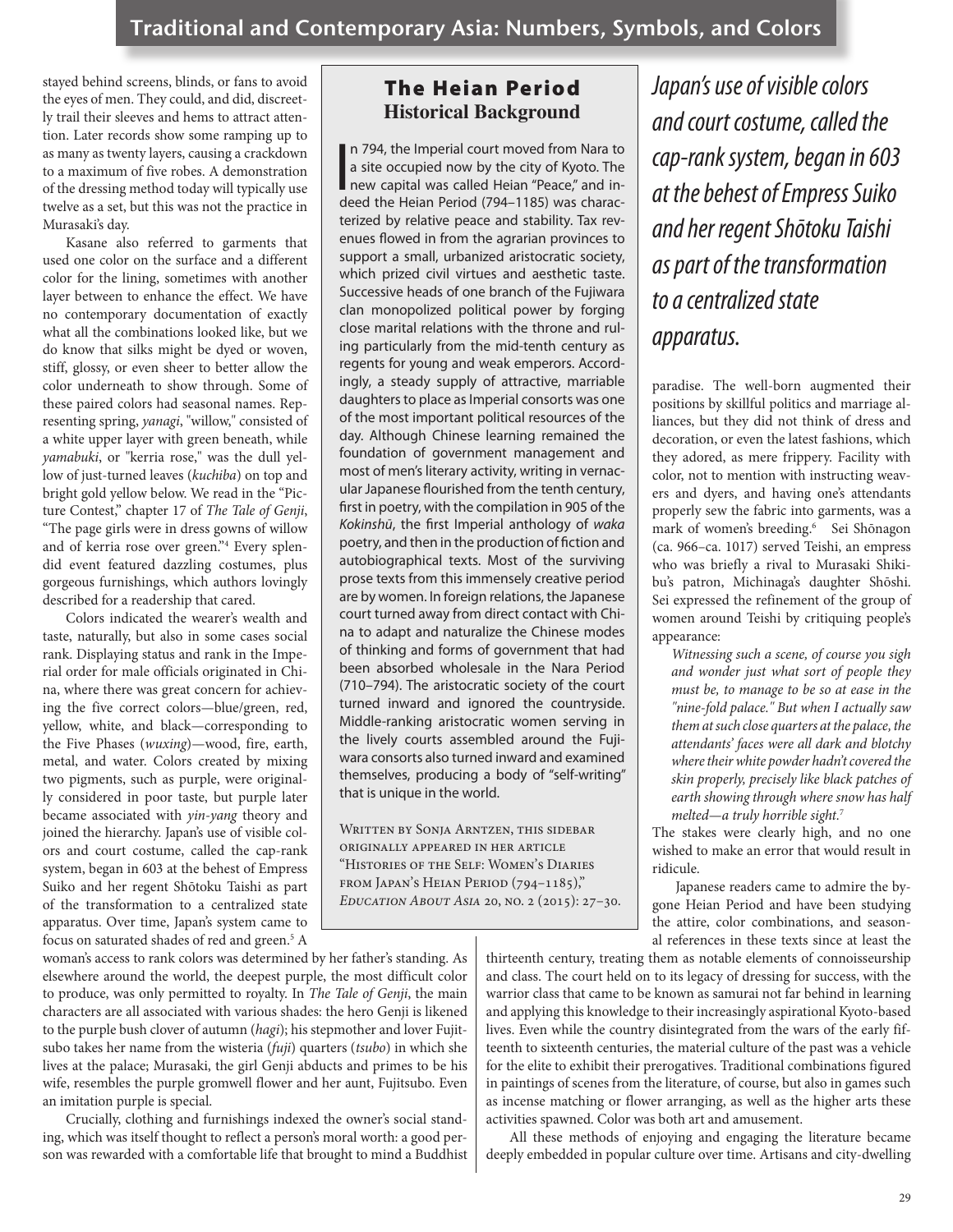*To avoid fines, dandies and clotheshorses moved forbidden patterns and colors to the inside of garments. Nothing is more subtle or luxurious, after all, than the spectacle that no one can see.*

commoners, and eventually prosperous farmers, gained access to literacy with the spread of printing from the early seventeenth century onward. They became part of a market for everything from the bestselling translations and transformations of *The Tale of Genji*, especially *A Fraudulent Murasaki's Bumpkin Genji* (*Nise Murasaki Inaka Genji*, 1829–1842, Ryūtei Tanehiko), to a backgammon-like board game, *sugoroku*, based on the tales.<sup>8</sup> Numerous guides to the Heian literary classics came into print. At times, handbooks to clothes and colors were as popular as explanations of the narrative content.<sup>9</sup> Shared rules spread—a vocabulary of color, the knowledge of which constituted a person's cultural capital, to use sociologist Pierre Bourdieu's term. Duplicating these codes in ornament reinforced their value and kept them in circulation, even as artists updated and invented combinations to meet the tastes of their times.

Some of that circulation was under the radar. The shogunate, concerned about maintaining class divisions during the Edo Period (1603– 1867), discouraged wealthy commoners from displaying finery, including anything that referenced the high tradition. Sumptuary laws limiting consumption took aim at those who indulged in the longstanding habits of showy dress associated with high status. To avoid fines, dandies and clotheshorses moved forbidden patterns and colors to the inside of garments. Nothing is more subtle or luxurious, after all, than the spectacle that no one can see.

We do not understand much about the use of artful color in food that people actually consumed before the modern period, but from the mid-seventeenth century on, cookbooks, many of them literary in the sense that they were to be read, not cooked from, developed.<sup>10</sup> Here too, sumptuary laws demanded that people eat according to their rank and status, with restrictions of what one could eat and when. Such controls no doubt fed the desire to imagine tastes and colors beyond the possible, far into the realm of fantasy.

## **Recommended Readings on Colors, Literature, and Food**

**P**enguin Books publishes excellent, unabridged translations of Sei Shōnagon's *Pillow Book* (all short excerpts, fun to read), *The Diary of Murasaki Shikibu* (a great observer of women), and *The Tale of Genji* (especially "Beneath the Autumn Leaves" or "Under the Cherry Blossoms," chapters 7 and 8). On color combinations, see Haruo Shirane's *Japan and the Culture of the Four Seasons: Nature, Literature, and the Arts* (New York: Columbia University Press, 2012), especially the beginning of chapter 2, and Liza Crihfield Dalby's *Kimono: Fashioning Culture* (New Haven: Yale University Press, 1993). Her chapter 7, "The Cultured Nature of Heian Colors," lays out the system of color combinations as used about 150 years after Murasaki Shikibu was writing. Dalby points out often that these combinations were not literal or natural, but wove together cultural allusions.

Almost any image of Japanese food will demonstrate sensitivity to color. To read about the history of Japanese cuisine and identity, see the works of Eric C. Rath, Theodore Bestor, or Katarzyna Cwiertka.

Wherever we observe the distinctive Japanese sensibility in colors we also uncover a fascinating, complex history of literary and cultural manipulations. Poets had long compiled thick handbooks of expressions for the seasons; what was visible outside mattered less than the ideal others had created. Starting in the late nineteenth century, when Japan encountered so much more of the outside world, commentators coined terms to indicate "native," or Japanese, as opposed to Western things. *Wafuku* (Japanese clothing) became the new word for kimono, which meant only "something to wear." *Washoku* indicated Japanese food, with subcategories such as *wagashi* (Japanese sweets). All these "native" items were heavily influenced by China, for so long the provider of high culture imports, and "Western" styles drew on local resources that made them appear and taste homegrown. Thus, the distinction between "native" and "Western" is difficult to draw. Still, people looked back to rediscover local sources, writing histories of a Japanese culture that they longed to understand as having a consistent essence.

Research into color was part of that effort. Dyers and other artists, scholars, and chemists have all invested energy into recreating the colors of the Heian, as well as those of the Nara Period (710-794) and earlier.<sup>11</sup> Colors and flowers, especially the plum, which poets mainly praised for white petals, were already important to the cosmopolitans who wrote the more than 4,500 poems in the *Man'yōshū* (ca. 750). Archaeological finds tell us that they ate a red variety of rice in addition to other colors of grain. Elites were aware of Chinese and Korean attitudes toward food as medicine, including using color as one axis to make sure that meals induced health. Reconstructions of Nara food tend to demonstrate, or possibly assume, continuity with modern practices, such as serving variously colored foods in small portions on unmatched dishes. The records of the past are detailed in some areas, such as clothing, color, or poetic time, and reflect elite tastes; we fill in the blanks of food and everyday people's practices by analogy, thus constructing the image of a shared past. In reality, it has changed much over time.

In 2013, *washoku*, "traditional dietary cultures of the Japanese," was inscribed on the Representative List of the Intangible Culture Heritage of Humanity curated by the United Nations Educational, Scientific, and Cultural Organization (UNESCO). "Japanese food" does not mean just any food that is eaten in Japan, however. The government and cultural agencies that prepared the application focused on the symbolism of dishes for the New Year celebration (*osechi ryōri*) as passed on in the community. A variety of symbol systems makes appearances in food design for special occasions. Gold beckons prosperity, while green stands for renewal. An auspicious pairing is red and white (also seen in contests, where red is typically associated with the female and white with the male).<sup>12</sup> Yin-yang thought drives a focus on the odd-numbered months and their complementary days; special foods were prepared during the first, third, fifth, seventh, and ninth lunar months. Some of these remain important holidays, such as the March 3rd Girls' Festival and the May 5th Boys' Festival, now the national holiday Children's Day. Each has its special associations of color and plant: pink, yellow, and green with the peach for the first; blue, red, black, and purple with the iris for the second.

Much high-end dining today models itself on meals served in the art of tea, developed since the sixteenth century. Tea practice and banquets now take close account of the minutest changes of season. Such hyperseasonality is relatively recent, since conforming to the seasons only matters when refrigeration and transportation mean we have the option to eat foods out of season, but it has become emblematic of Japanese cuisine.13 In the past, the seasons dictated what was available, and the wealthy enjoyed the occasional violation; now, people of means strive to capture the first and best of each season, and chefs lavish skill on timeliness. Summer foods stress the colors of coolness: streams, breezes, the crisp green of leaves, and refreshing white; winter dishes aim for a warm impression from bright red